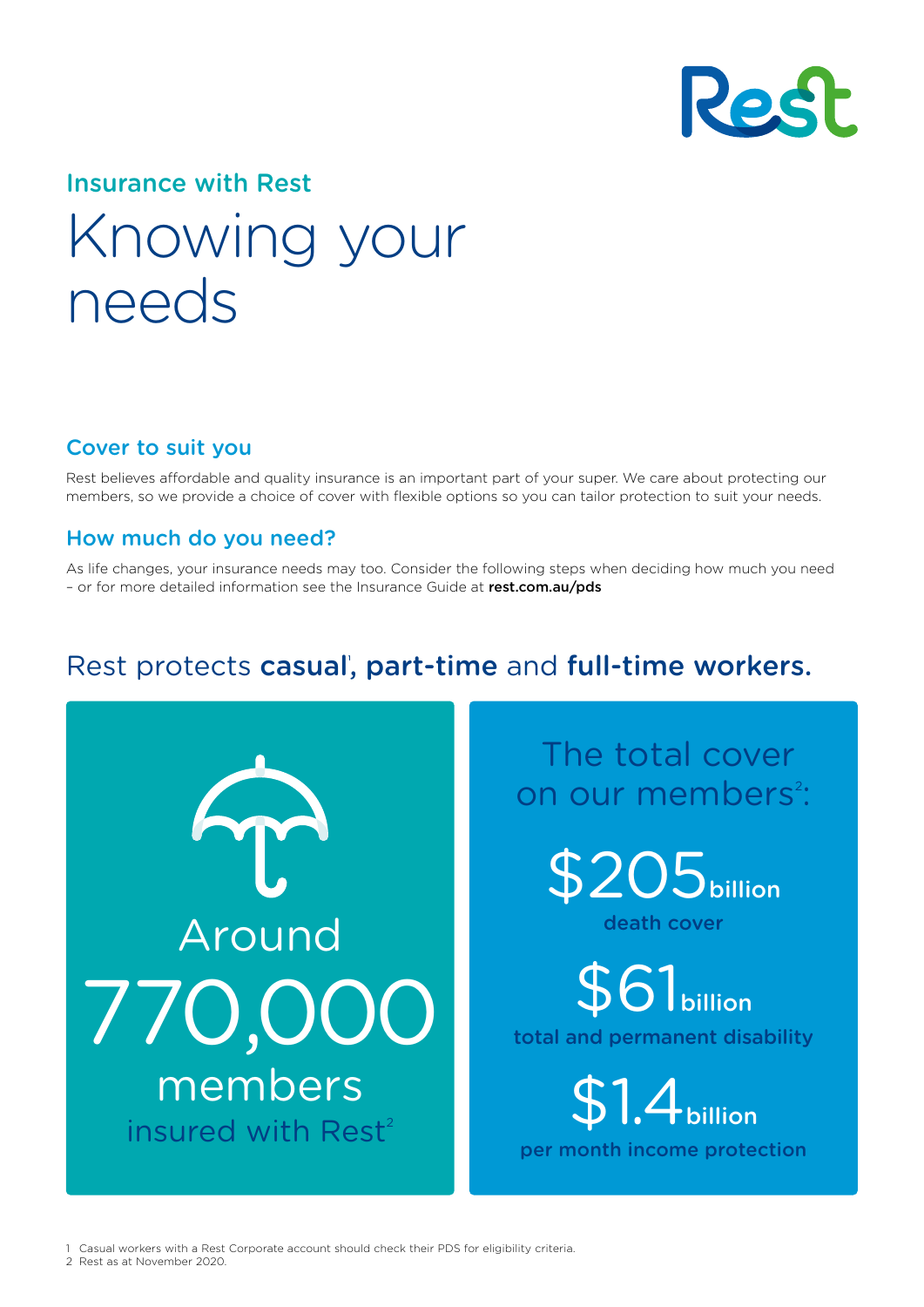## STEP<sub>1</sub> Check

It's important to regularly check your cover so it remains right for you. You can easily check your cover in the insurance tab at [rest.com.au/memberaccess](https://rest.com.au/super/login?modal=login) or in the Rest App at any time.

#### Things to consider when checking your cover include:

- How much insurance do I have, and would it protect my lifestyle if I couldn't work?
- What are my insurance premiums?
- What am I covered for?
- Do I have debts that need to be covered if I can't work?
- What are my long-term expenses I want to cover (e.g. ongoing medical costs, mortgage, children's education etc)?

## STEP<sub>2</sub> Choose

It's important to feel confident with your cover, so consider the type of insurance you may need. Rest offers death, total and permanent disability and income protection, but your choice should suit you and your dependants' needs.

### How do you prioritise your needs?

A survey found:3



### What is more valuable?

| Your Car                             | Your Income                                                            |
|--------------------------------------|------------------------------------------------------------------------|
| The cost?<br>Value in 5 years' time? | Annual salary?<br>Value over 5 years' time?<br>Value until you retire? |

For most people, the greatest asset they have is their ability to earn a future income. So just like your car, home or phone, you should protect it. If you became injured or ill and you are unable to work, how long would it be before your savings or credit cards run out?

Around half of under 35 year old workers, couldn't survive one month without an income, before needing to start selling their possessions.4



3 Pureprofile Insurance Report 2017, April 2017.

4 Zurich whitepaper 'Australians and life insurance: misinformed, misinsured' February 2014.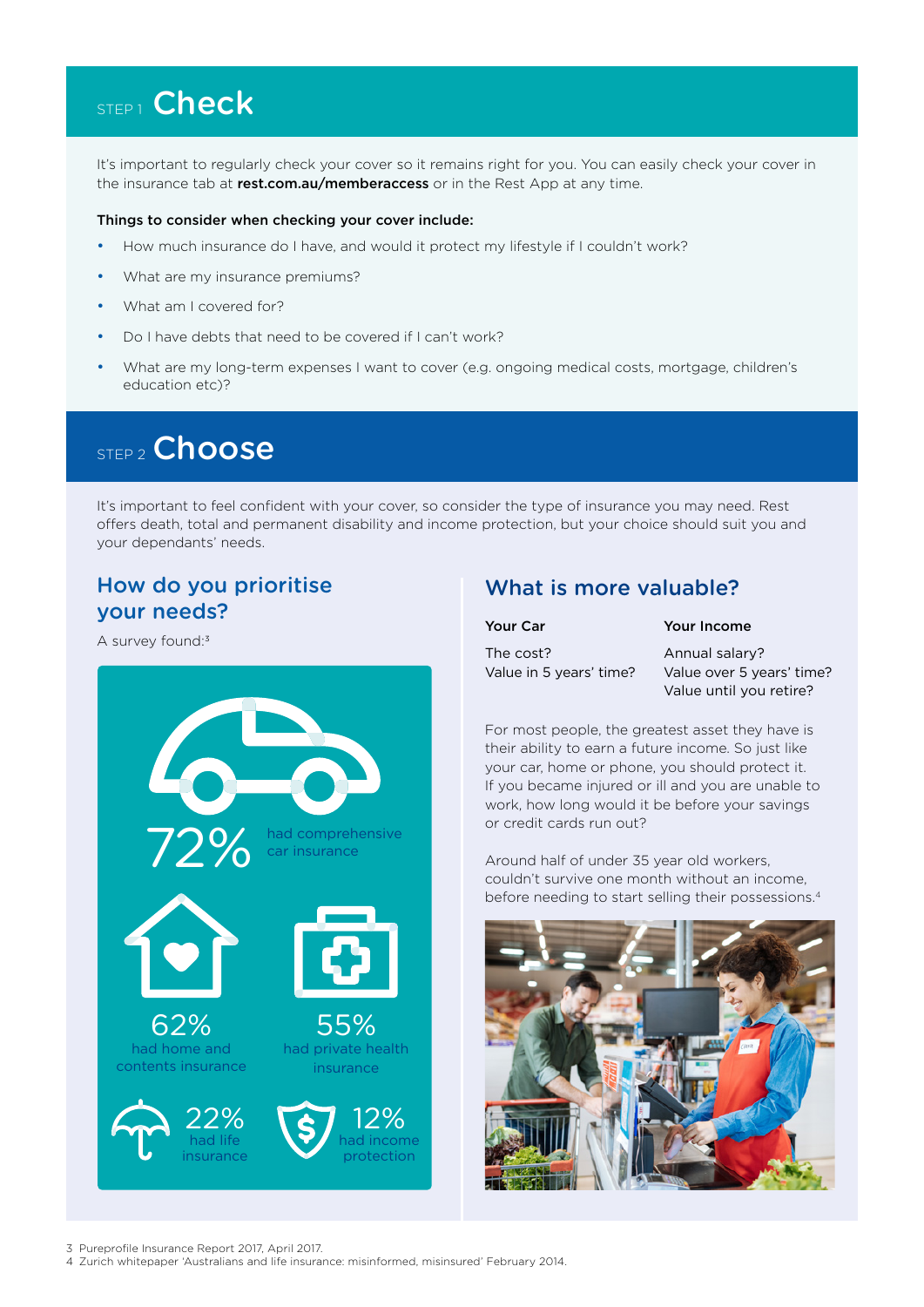## **STEP 3 Calculate**

Our insurance needs calculator can help Rest members estimate how much cover they may need. Visit [rest.com.au/calculators](https://rest.com.au/calculators)

## STEP 4 Adjust

You're in control of your cover and can change it at any time in MemberAccess. At some points in life you may need more, or less protection.

### This could include when you:



### Choosing cover when you join

If you're under 25 years old or have a balance under \$6,000, you can choose if you want insurance in your super when you join. Do this by clicking the insurance tab in **[rest.com.au/memberaccess](https://rest.com.au/memberaccess)** and following the options. If you're 25 or over with a balance of \$6,000 or more, you'll receive default insurance automatically, subject to eligibility.

### Increasing cover

When you join Rest Super, we offer default death, total and permanent disability (TPD), and income protection cover. We automatically change the amount of this cover as members age, to help them protect their changing needs. But as you, and those that depend on you could need even more protection - you can choose to increase this cover. Rest Corporate members should check Your Employer Plan Summary for the types of insurance their employer has chosen, and if it changes automatically with age.

For extra death, TPD, or income protection you could consider the following:

#### Special offer

When you first join, you'll have 90 days from the date we confirm your default cover has started to increase your death, TPD or IP (IP special offer only available for Rest super).

#### Life event cover

There are times in life when needs can change, like getting married or having kids. For this we offer life event cover. Increase your protection for specific events by answering a few health questions, without needing medical evidence. This needs to be done within 90 days of the event, or 90 days of when we send your annual statement (if the event was within the last 12 months). Life events include:

- an increase in salary of 10% or more
- getting married or starting a defacto relationship
- getting divorced or ending a defacto relationship
- becoming a parent or adopting
- having a dependent child start school
- starting a mortgage to buy the home you'll live in
- having a spouse die
- when you first become eligible for a Centrelink carer allowance.

### Voluntary cover

You can apply at any time, for additional cover on top of your default cover. This can be as much or as little as you need. When applying we'll ask you to provide evidence of your health and lifestyle.

- death any amount
- TPD up to \$5 million
- income protection up to the lesser of 77% of Income (plus 12% of your monthly benefit paid to your super) OR default cover plus \$30,000 per month.5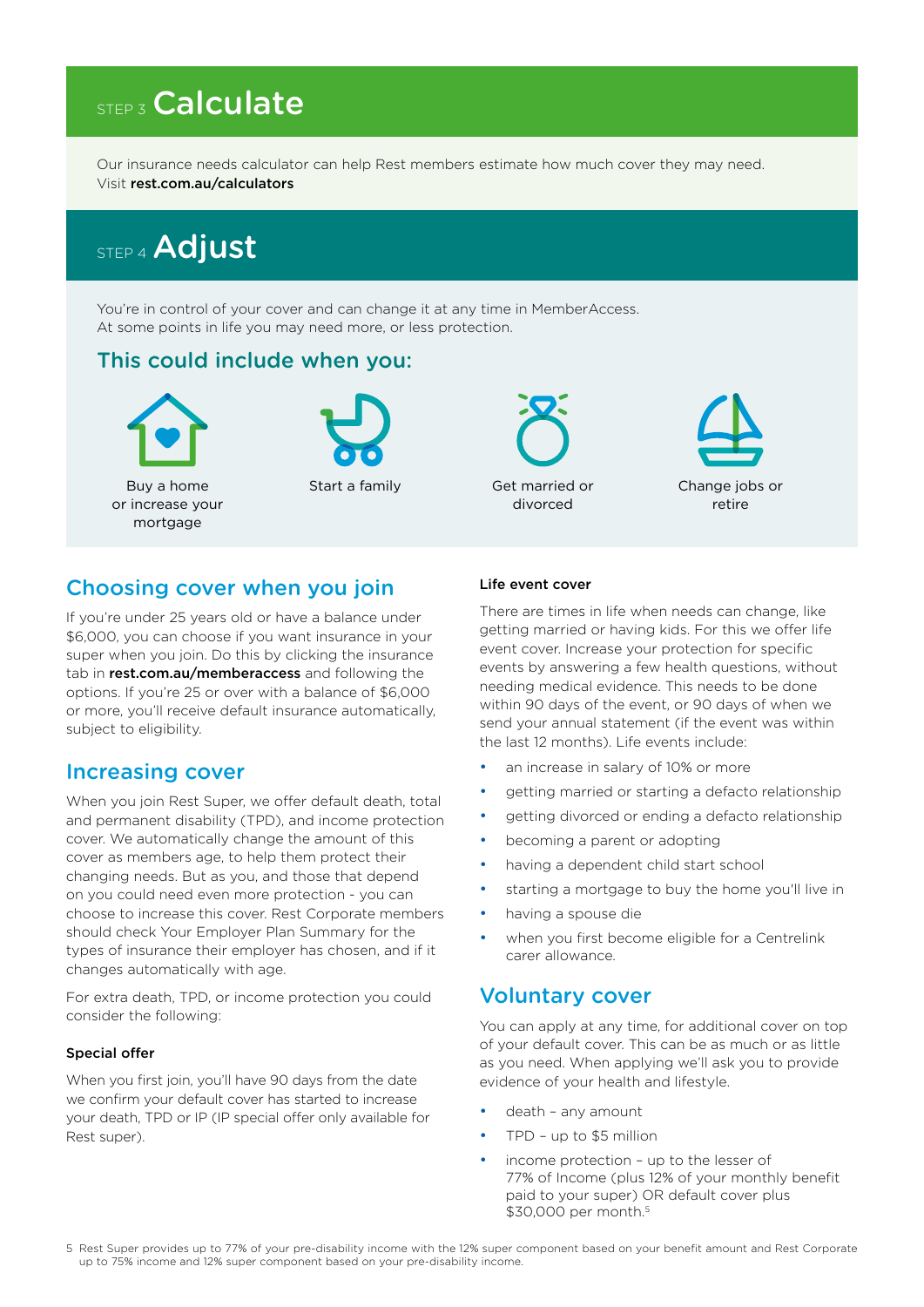# In 2019 there were 468,763 Australians...

whose needs may have changed

## 113,815 marriages<sup>®</sup> 49,116 divorces<sup>®</sup> 305,832 registered births<sup>7</sup>

For details on the types of cover that may suit you, see the Insurance Guide on [rest.com.au/pds](https://rest.com.au/member/tools/product-disclosure) or to apply visit the insurance tab on MemberAccess.

### Transfer insurance to Rest

If you already have Income Protection, TPD or Death cover with another super fund (including another Rest product) or insurance provider, and are under age 65 at the time of application, you can apply to transfer this cover into your Rest account subject to certain terms and conditions.

### What is underwriting

Underwriting is how we consider the health, lifestyle and medical evidence information you provide when you apply for insurance. Our insurer TAL looks at factors that may increase your chances of dying or becoming disabled, as this will affect the cost or terms, we can offer you insurance at. Factors can include:

- age and gender
- occupation
- medical history, current health and habits
- family medical history
- sports and hobbies (including extreme sports)
- where you live.

### How to reduce the cost of cover

If you still want protection but want to reduce the cost, you have the flexibility to:

- reduce your amount of cover
- increase the amount of time you'd wait before receiving an income protection payment from 30 days to either 60 or 90 days. (Note default income protection has a waiting period of 60 days)
- reduce the number of years you'd receive an income protection payment for, e.g. from paying out up to when you turn 65, to lasting for just 5 years.

### Are you in between jobs?

It's important to check you've still got the right income protection to suit your long-term needs. Income protection protects you from losing work due to illness or injury. So, while it can't help if you lost your job or have been stood down now – it could still protect you in future by paying up to 77% of your income<sup>9</sup> if you're too ill or injured to work for an extended period. Find out more at [rest.com.au/coronavirus](https://rest.com.au/member/manage/coronavirus-and-super)

# <u>የየ</u> What are units?

Rest Super default cover is provided in blocks of cover called 'units'.<sup>8</sup> When you join Rest Super through your employer, you are generally eligible for a set number of units depending on your age, and the type of cover we give you.

- 6 Marriages and Divorces, Australia, 2019, Australian Bureau of Statistics.
- Births, Australia, 2019, Australian Bureau of Statistics.
- 8 Rest Corporate cover is based on the design selected by your employer.
- 9 Rest Super provides up to 77% of your pre-disability income with the 12% super component based on your benefit amount and Rest Corporate up to 75% income and 12% super component based on your pre-disability income.